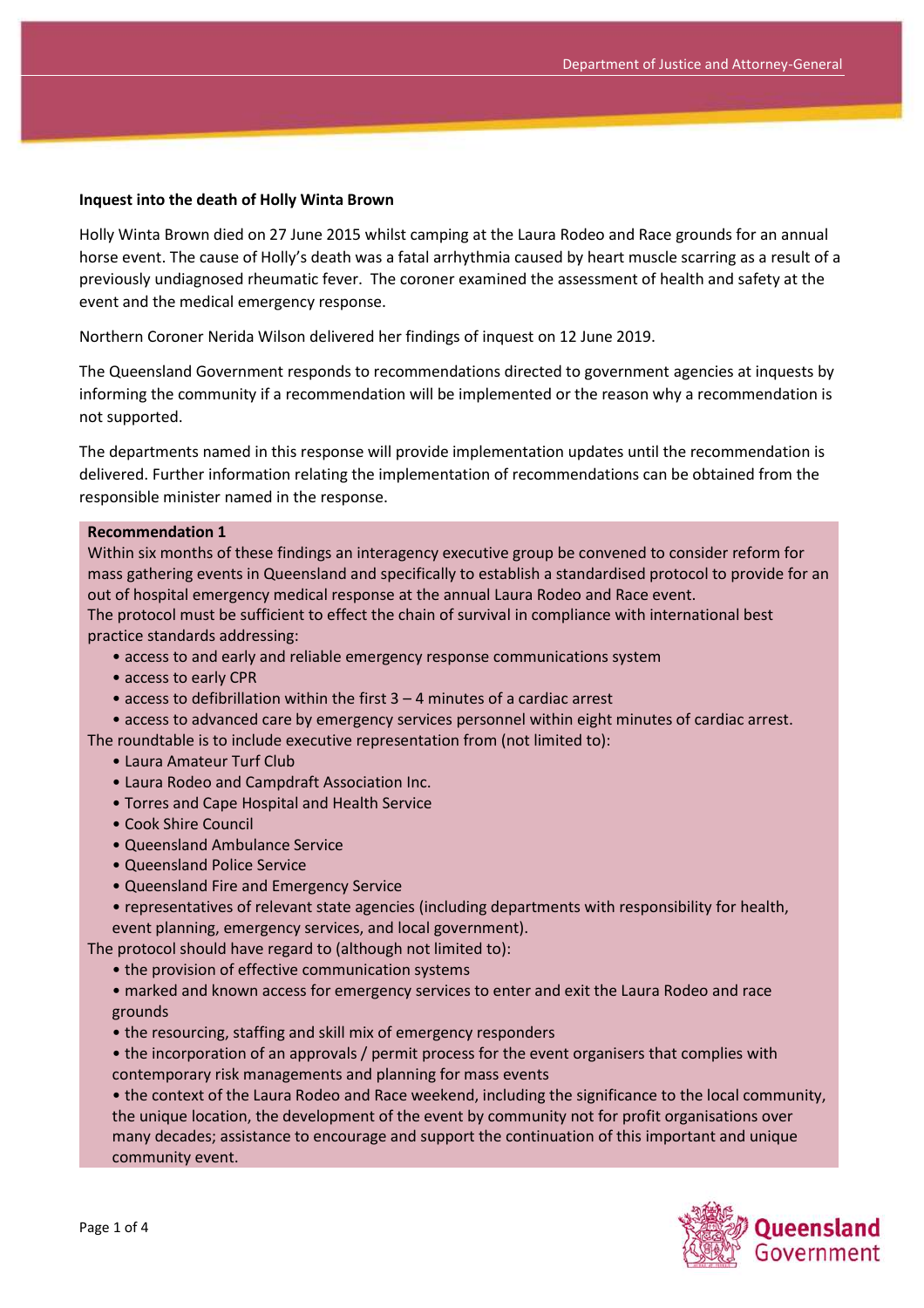I request that when the interagency group is formed that an authorised representative contact the Office of Northern Coroner to confirm its formation and so that I can consider the release of other relevant material that I have relied on and considered in the preparation of these findings. I am prepared to release that material so that the group can have regard to a significant body of work prepared for this inquest to enable an expedited response.

Response and action: implementation of the recommendation is in progress.

Responsible agencies: Queensland Health (lead), supported by the Queensland Ambulance Service, Queensland Police Service and the Queensland Fire and Emergency Service.

On 1 October 2019, the Minister for Health and Minister for Ambulance Services, the Minister for Police and Minister for Corrective Services and the Minister for Fire and Emergency Services responded:

Queensland Health agrees with the recommendation and is currently finalising its approach in consultation with the coroner. It is proposed this will be an integrated effort led by the Department of Health with the Torres and Cape Hospital and Health Service and Queensland Ambulance Service in conjunction with Queensland Police Service, Queensland Fire and Emergency Service and other key stakeholders.

Consideration will be given to the following possible approaches to address the recommendation:

- 1. Utilisation of existing established committees.
- 2. Establishment of two interagency executive level committees:
	- a state level committee responsible for development of a set of guidelines for medical care at mass gathering events that can be applied state wide
	- a local level committee responsible for operationalisation of these guidelines and based on this, the development of a standardised protocol to provide for an out of hospital emergency medical response at the annual Laura Rodeo and Race event.

Future actions will be identified following consultation with stakeholders.

### **On 24 April 2020 the Minister for Health and Minister for Ambulance Services, the Minister for Police and Minister for Corrective Services and the Minister for Fire and Emergency Services responded:**

Queensland Health has established a state level interagency executive committee, chaired by the Department of Health and Queensland Ambulance Service, with membership comprising of Torres and Cape Hospital and Health Service, Queensland Police Service and Queensland Fire and Emergency Services, as well as other key stakeholders.

The initial meeting of the state level interagency executive committee has been delayed due to the Queensland Government response to the novel coronavirus (COVID-19) outbreak.

The Cook Shire Mass Gathering Executive Committee was established at the local level and includes representation of Torres and Cape Hospital and Health Service in consultation with, Queensland Ambulance Service, Queensland Police Service, Cook Shire Council and the event sponsors/organisers. The committee conducted its inaugural meeting in October 2019, with a subsequent meeting in January 2020. Torres and Cape Hospital and Health Service has attendance at all meetings, supporting the committee in continuing to assess the emergency medical response needs of events local to the Cook Shire, including the annual Laura Rodeo and Race event.

Future actions will be identified when the state level interagency executive committee meet and consult with identified key stakeholders.

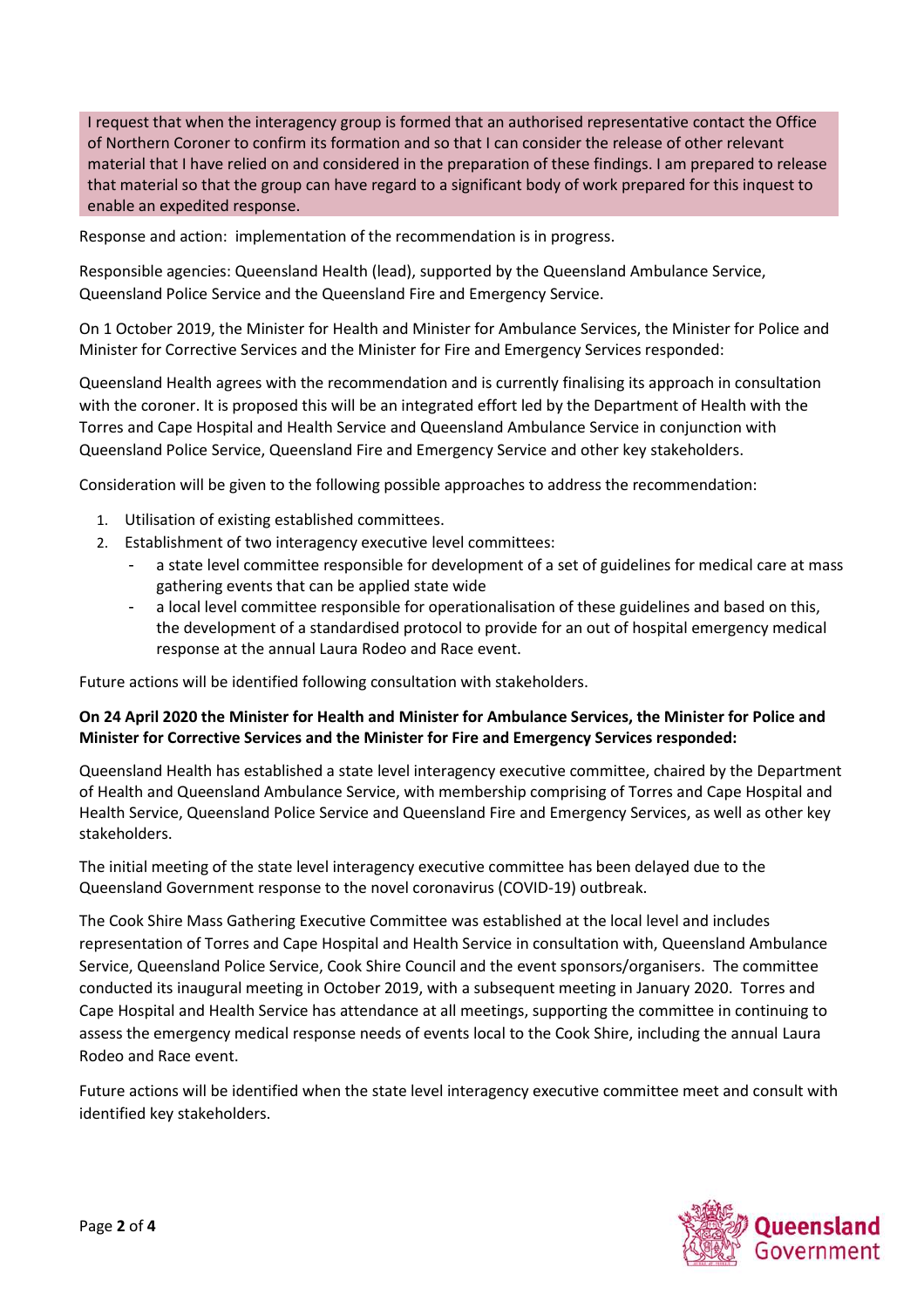# **On 21 September 2020 the Deputy Premier and Minister for Health and Minister for Ambulance Services, the Minister for Police and Minister for Corrective Services and the Minister for Fire and Emergency Services and Minister for Aboriginal and Torres Strait Islander Partnerships responded:**

Queensland Health and the supporting agencies remain strongly committed to progressing the recommendation in consultation with the coroner.

Due to the Queensland Government's ongoing response to the novel coronavirus (COVID-19) outbreak, the inaugural meeting of the Queensland mass gathering health guidelines interagency steering committee was delayed and progress on the statewide component of this work has significantly slowed.

The development of standardised protocols and health guidelines for mass gathering events is underway with Torres and Cape Hospital and Health Service and Queensland Ambulance Service continuing to conduct significant work in this area locally.

The Laura Rodeo and Race event was cancelled for 2020 due to COVID-19.

Future actions will be identified when the state level interagency executive committee meet and consult with identified key stakeholders. Meetings of the Queensland mass gathering health guidelines interagency steering committee are postponed until March 2021.

## **On 8 July 2021 the Minister for Health and Ambulance Services, Minister for Police and Corrective Services and Minister for Fire and Emergency Services responded:**

Due to the continuing operational demands of the Queensland Government response to the novel coronavirus (COVID-19), progress on the statewide component of this work has been delayed.

The Torres and Cape Hospital and Health Service is in the final stages of the development of an event protocol in partnership with Cook Shire Council. This was initially directly linked with the Laura Rodeo; however, it is envisaged that this process will be implemented for all community events. A trial of this protocol was undertaken successfully for the Cooktown Races in November 2020.

The Queensland Mass Gathering Health Guidelines Interagency Steering Committee will consider state-wide reform for mass gathering events in Queensland.

# **On 17 December 2021 the Minister for Health and Ambulance Services and Leader of the House, Minister for Police and Corrective Services and Minister for Fire and Emergency Services responded:**

Queensland Health is developing a best practice guideline to assist in planning for, and responding to, medical incidents at mass gathering events held in Queensland. The guideline is titled 'Medical Care at Mass Gathering Events'.

Drafting of the guideline was initially delayed due to the whole-of-government response to the COVID-19 pandemic, however this work has now progressed and has been distributed for initial consultation prior to the inaugural meeting of the Queensland Mass Gathering Health Guidelines Interagency Steering Committee after receiving support from key representatives of the Queensland Police Service, Queensland Ambulance Service, Local Government Association of Queensland in addition to a subject matter expert from Griffith University. Queensland Health has also coordinated discussion with stakeholders across rural and remote hospital and health service chief executives.

Queensland Health is preparing to convene the inaugural Queensland Mass Gathering Health Guidelines Interagency Steering Committee by December 2021.

Feedback on the consultation draft of the 'Medical Care at Mass Gathering Events' guideline will be consolidated and tabled at the inaugural meeting. This will inform future statewide guidance on mass gathering events.